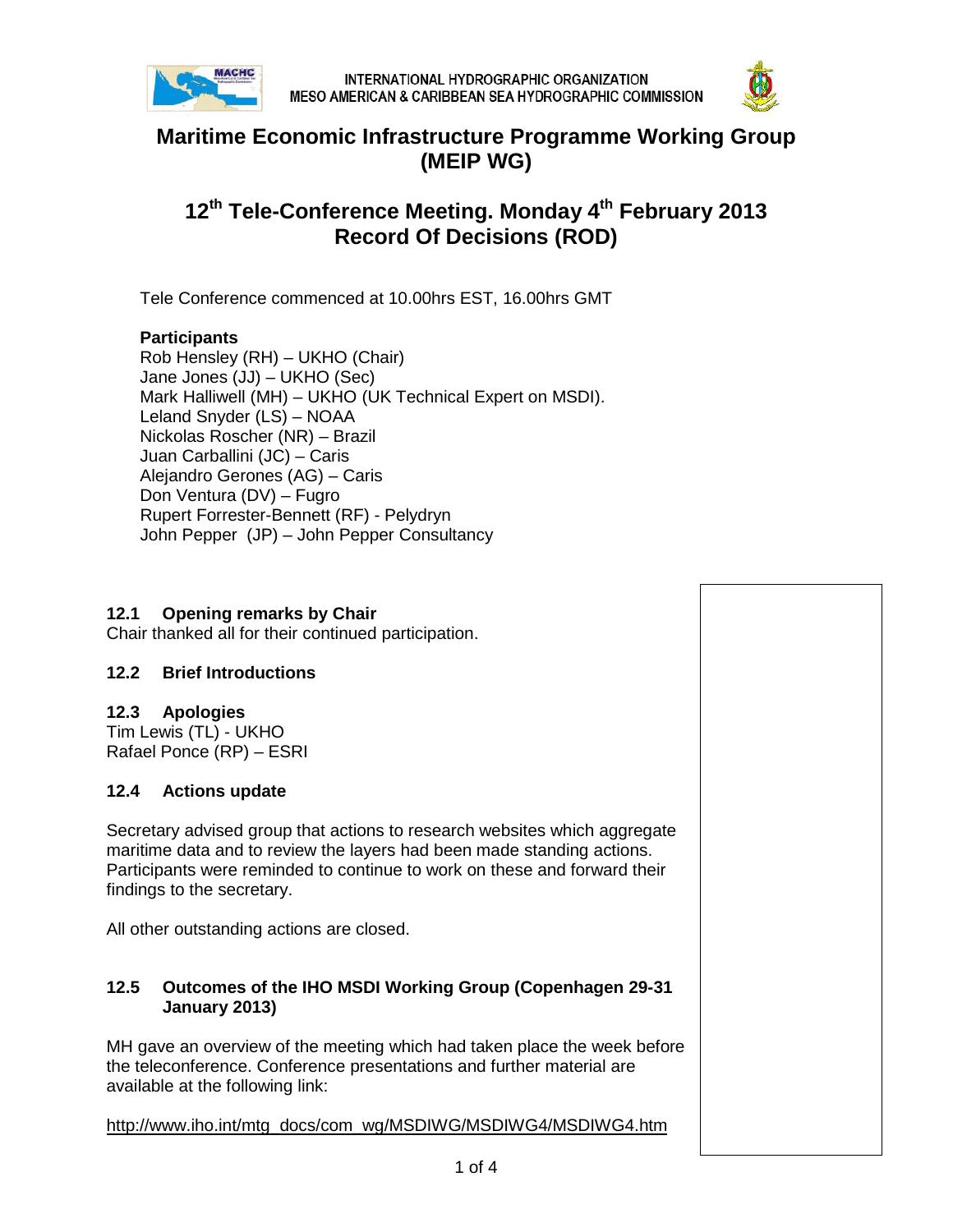| DV asked if discussions included how the provenance of source data in the<br>end to end process of being held in an MSDI could be maintained. MH<br>acknowledged issues over a lack of good quality data had been discussed.<br>It was asked whether the IHO WG could hinder the progress of the MEIP.<br>The point was made that the IHO can ask more centrally for funding for MSDI<br>initiatives, but that work has to be done alongside this.<br>LS asked where any similar working groups to the MEIP WG are up to in<br>development of their MSDI in comparison to this one. MH was not aware of<br>anything being done in the same way as this one, apart from that in the Arctic<br>and the Baltic Sea Hydrographic Commission. He added that work in the<br>Antarctic was being centrally coordinated through the IHB. | <b>Action 12.5.1: MH to</b><br>investigate / scope<br>out progress of<br>other regional<br><b>MSDI's being</b><br>undertaken under<br>the umbrella of the<br>IHO. |
|----------------------------------------------------------------------------------------------------------------------------------------------------------------------------------------------------------------------------------------------------------------------------------------------------------------------------------------------------------------------------------------------------------------------------------------------------------------------------------------------------------------------------------------------------------------------------------------------------------------------------------------------------------------------------------------------------------------------------------------------------------------------------------------------------------------------------------|-------------------------------------------------------------------------------------------------------------------------------------------------------------------|
| JP provided an overview to the teleconference regarding common aims and<br>objectives with these regional activities with respect to data harmonisation,<br>sharing of data, moving away from a reliance on product, extracting value of<br>source data together with people issues. He highlighted the challenge of the<br>diversity of the organisation across the IHO together with that of the<br>customers and users of the data.                                                                                                                                                                                                                                                                                                                                                                                           |                                                                                                                                                                   |
| 12.6<br><b>MSDI demonstrator tool update</b>                                                                                                                                                                                                                                                                                                                                                                                                                                                                                                                                                                                                                                                                                                                                                                                     |                                                                                                                                                                   |
| Secretary asked if there were any more requests from those dialled in for<br>logins to the demonstrator. It was felt that until more data was available in the                                                                                                                                                                                                                                                                                                                                                                                                                                                                                                                                                                                                                                                                   | <b>Action 12.6.1</b>                                                                                                                                              |
| demonstrators, the number of people with access should be kept small at this<br>stage. Secretary reminded those with access to feedback on demonstrators.                                                                                                                                                                                                                                                                                                                                                                                                                                                                                                                                                                                                                                                                        | <b>Participants to</b><br>request log in<br>details from sec<br>and sec to pass on.<br>(PMN – CLOSED)                                                             |
| LS has data from MICCWG ready to be uploaded.                                                                                                                                                                                                                                                                                                                                                                                                                                                                                                                                                                                                                                                                                                                                                                                    | <b>Action 12.6.2</b>                                                                                                                                              |
| Chair asked what does the group want to demonstrate and what is the value<br>going to be?                                                                                                                                                                                                                                                                                                                                                                                                                                                                                                                                                                                                                                                                                                                                        | <b>Participants to try</b><br>out demonstrators<br>and feedback to                                                                                                |
| LS suggested that simple, basic level layers need to be identified. This could<br>be done by examining the list of layers responses and pulling out the ones<br>we can get – for example the chart limits layers.                                                                                                                                                                                                                                                                                                                                                                                                                                                                                                                                                                                                                | secretary<br>Action 12.6.3 LS to<br>upload data from                                                                                                              |
| Sec suggested that a small number of layers could be used to answer some<br>questions of the data.                                                                                                                                                                                                                                                                                                                                                                                                                                                                                                                                                                                                                                                                                                                               | <b>MICC WG</b>                                                                                                                                                    |
| DV pointed to good reliable data coverage being the purpose, which was<br>supported by JP, who highlighted the requirement to demonstrate<br>shortcomings in data to funders.                                                                                                                                                                                                                                                                                                                                                                                                                                                                                                                                                                                                                                                    | Action 12.6.4 MH to<br>share (via Sec) a list<br>of layers included.                                                                                              |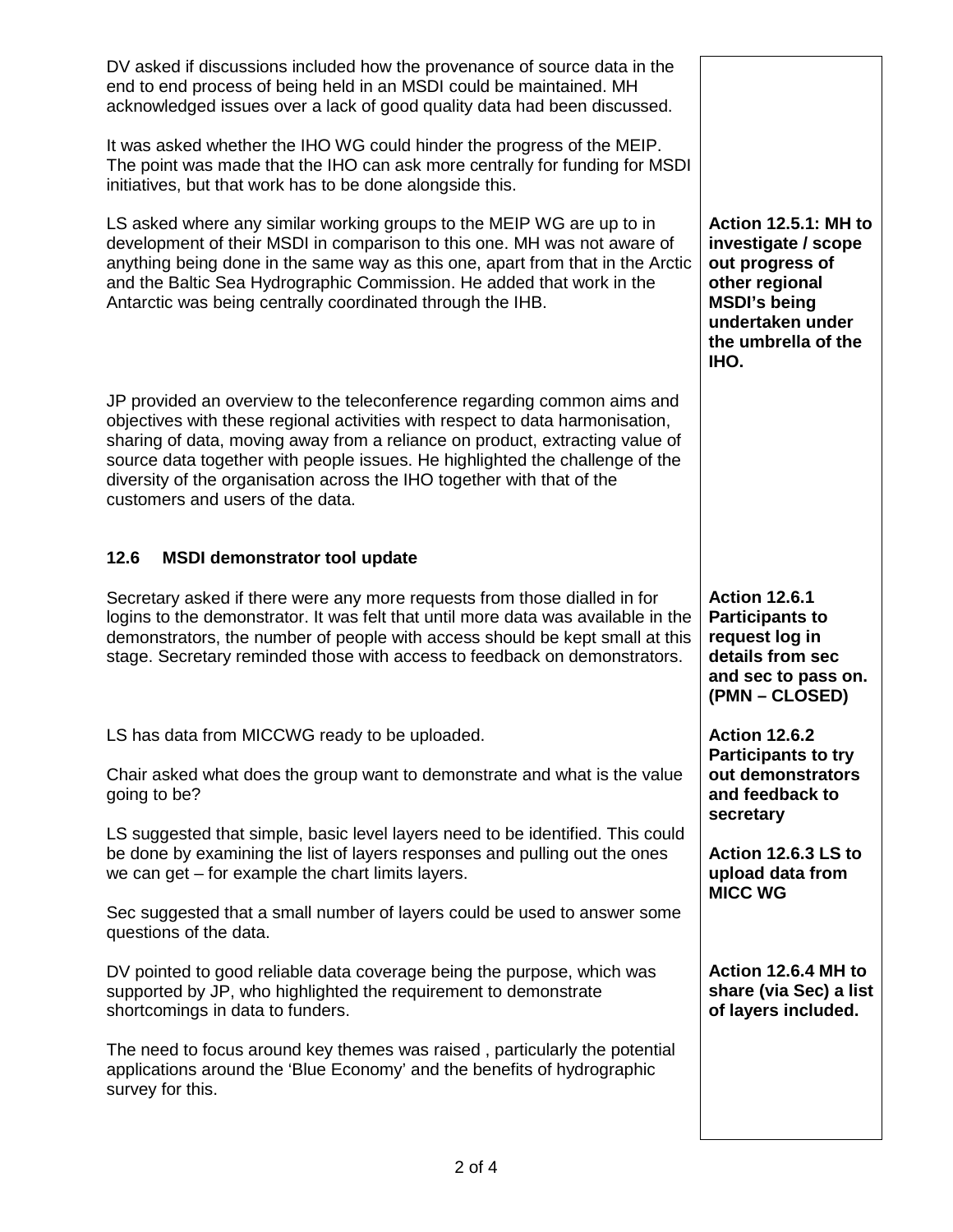## **12.7 Maritime funding meeting**

RH confirmed his attendance at the maritime funding meeting, coordinated by Tim Lewis and the Maritime Alliance in Washington DC on the 27<sup>th</sup> February where he will be in attendance on behalf of the MEIP WG.

## **12.8 Any Other Business (AOB)**

There were no other items for AOB

### **12.9 Date of Next Meeting**

Wednesday 6<sup>th</sup> March 16:00 (provisional date)

**12.7.1 RH to feedback to next MEIP meeting on Maritime Funding Meeting**